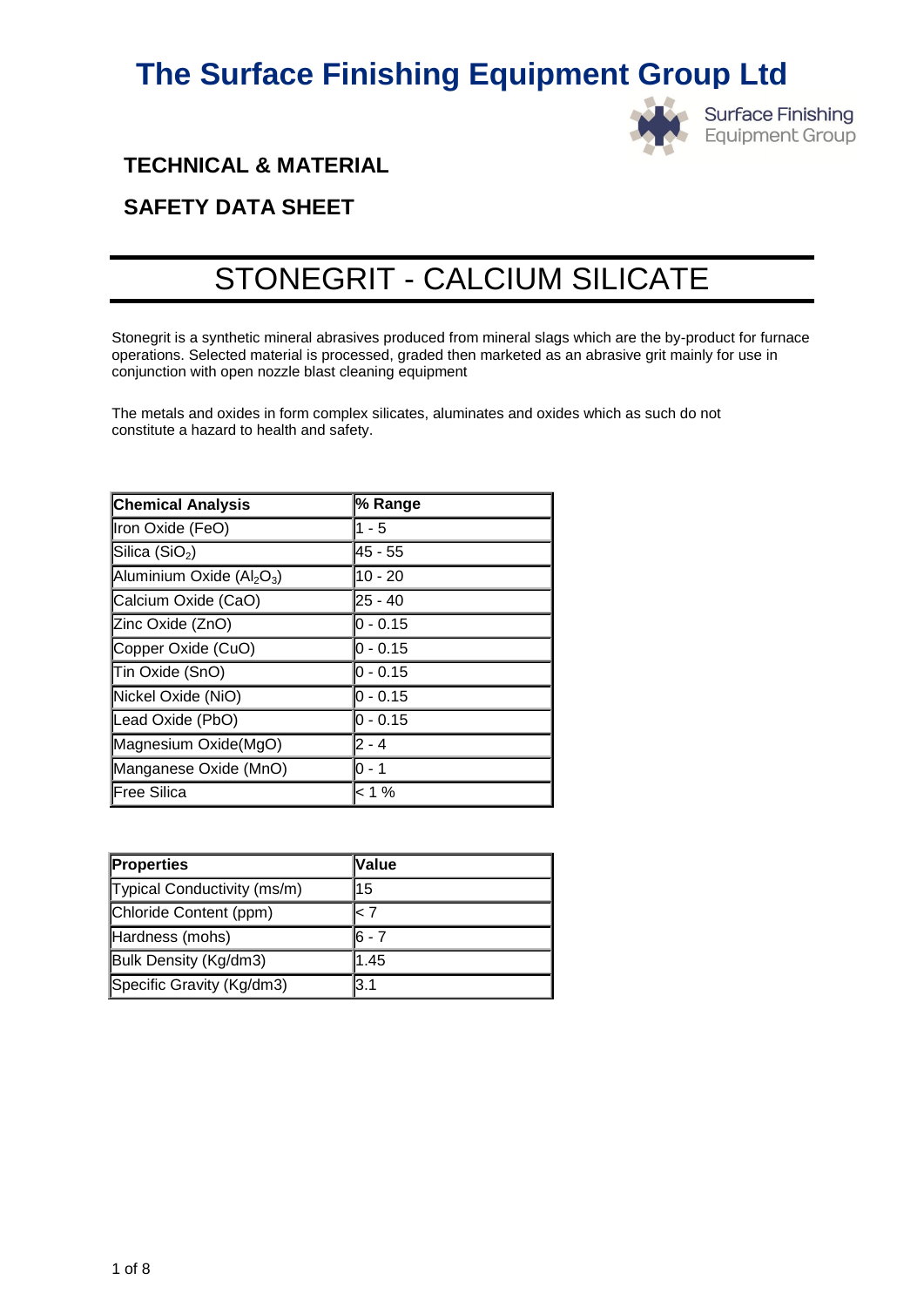

#### **Current Legislation**

The use of materials likely to cause silicosis, such as natural silica sand and ground quartz type rocks, is restricted or completely banned in most industrial countries. The risk of contracting silicosis by inhaling the respirable dust produced from these materials in blast cleaning is high and silica sand is prohibited in:

**U.K. -**The Control of Substances Hazardous to Health Regulations 1999. Statutory Instrument No. 437. **Belgium -**Royal Decree, 22.10.64 Netherlands - Zandstraal besluit, Stb 434 France - Decree 558, 6.6.69 **Germany** - Order on Hazardous Working Materials (T.RgS503).

**Physical Properties** -Non inflammable, non hydroscopic angular grit.

| <b>IProduct</b>         | <b>Grain Size</b><br>mm | <b>Average Max Profile</b><br>on Mild Steel #<br>R max microns | <b>Cleanliness</b><br><b>Standard</b><br>Attainable On<br>Mild Steel * | <b>Typical Uses</b>                                                                                                                                                                     |
|-------------------------|-------------------------|----------------------------------------------------------------|------------------------------------------------------------------------|-----------------------------------------------------------------------------------------------------------------------------------------------------------------------------------------|
| Stonegrit<br>Coarse     | $2.5 - 1.4$             | 100-150                                                        | Sa 2-1/2                                                               | As Standard grade on steel<br>Removal of heavy coatings on<br>stone facings. Aggregate<br>exposure in concrete.                                                                         |
| Stonegrit<br>Fine       | $1.5 - 0.2$             | 50-75                                                          | Sa <sub>3</sub>                                                        | As Supa grade on steel General<br>cleaning of stone, preparation of<br>stainless steel prior to coating.                                                                                |
| Stonegrit<br>Extra Fine | $0.7 - 0.2$             | $25 - 50$                                                      | Sa <sub>3</sub>                                                        | Steel Cleaning of soft stonework<br>and brick, provides uniform finish<br>to uncoated aluminium and<br>stainless steel. Removal of gel<br>coat and paint surfaces from<br>G.R.P. boats. |

# Equivalent to International Standard ISO 8503-1 (1988) and BS 7079 Part C1 (1989) Surface roughness category as determined by the comparator gauge.

\* Indications of average maximum profile, R max, and cleanliness are based on test results obtained under controlled conditions on new mild steel plate with intact mill scale. Because of the large number of variables encountered in site conditions the user must satisfy himself as to the suitability of the abrasive for his particular purpose.

**Standards -**All our abrasives conform to the relevant part (i.e. non-metallic type) of International Standards Organisation specifications ISO 11126 and British Standard specification BS 7079 part F excepting that our particle size ranges for some grades differ from the ranges quoted in the standard.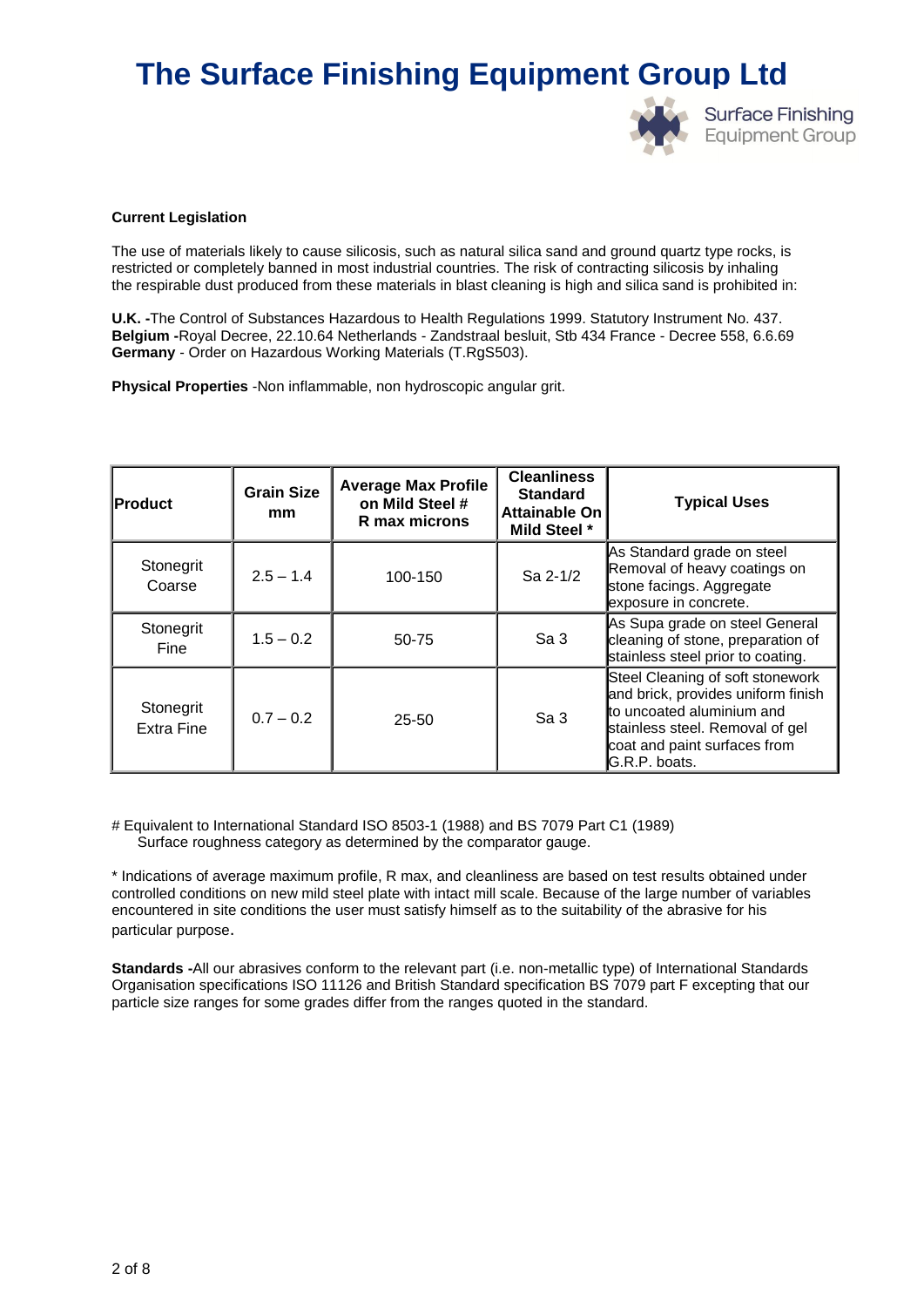

# **MATERIAL HEALTH AND SAFETY DATA SHEET**

# STONEGRIT - CALCIUM SILICATE

| <b>Product and Reference:</b> | Stonegrit |  |  |  |
|-------------------------------|-----------|--|--|--|
|                               |           |  |  |  |

**Date of Issue:** 08/08/2013

Calcium Silicate Synthetic Mineral

# **1. IDENTIFICATION OF THE PREPARATION AND COMPANY**

| Company:               | The Surface Finishing Equipment Group Ltd                                                                                                                                                           |
|------------------------|-----------------------------------------------------------------------------------------------------------------------------------------------------------------------------------------------------|
| <b>Product Code:</b>   | Stonegrit                                                                                                                                                                                           |
| Intended Use:          | Abrasive Blasting Media                                                                                                                                                                             |
| Name and full address: | The Surface Finishing Equipment Group Ltd                                                                                                                                                           |
|                        | Comprising:                                                                                                                                                                                         |
|                        | Hogg Blasting & Finishing Equipment Ltd<br>Unit 10 Armstrong Road, Armstrong Industrial Estate, Washington,<br>Tyne & Wear, United Kingdom, NE37 1PR.<br>Tel. (0191) 415 3030   Fax (0191) 415 5345 |
|                        | AND                                                                                                                                                                                                 |
|                        | Abraclean Ltd<br>Ann Street, Stockport, Cheshire. SK5 7PP<br>Tel: (0161) 480 8087  Fax: (0161) 480 4424                                                                                             |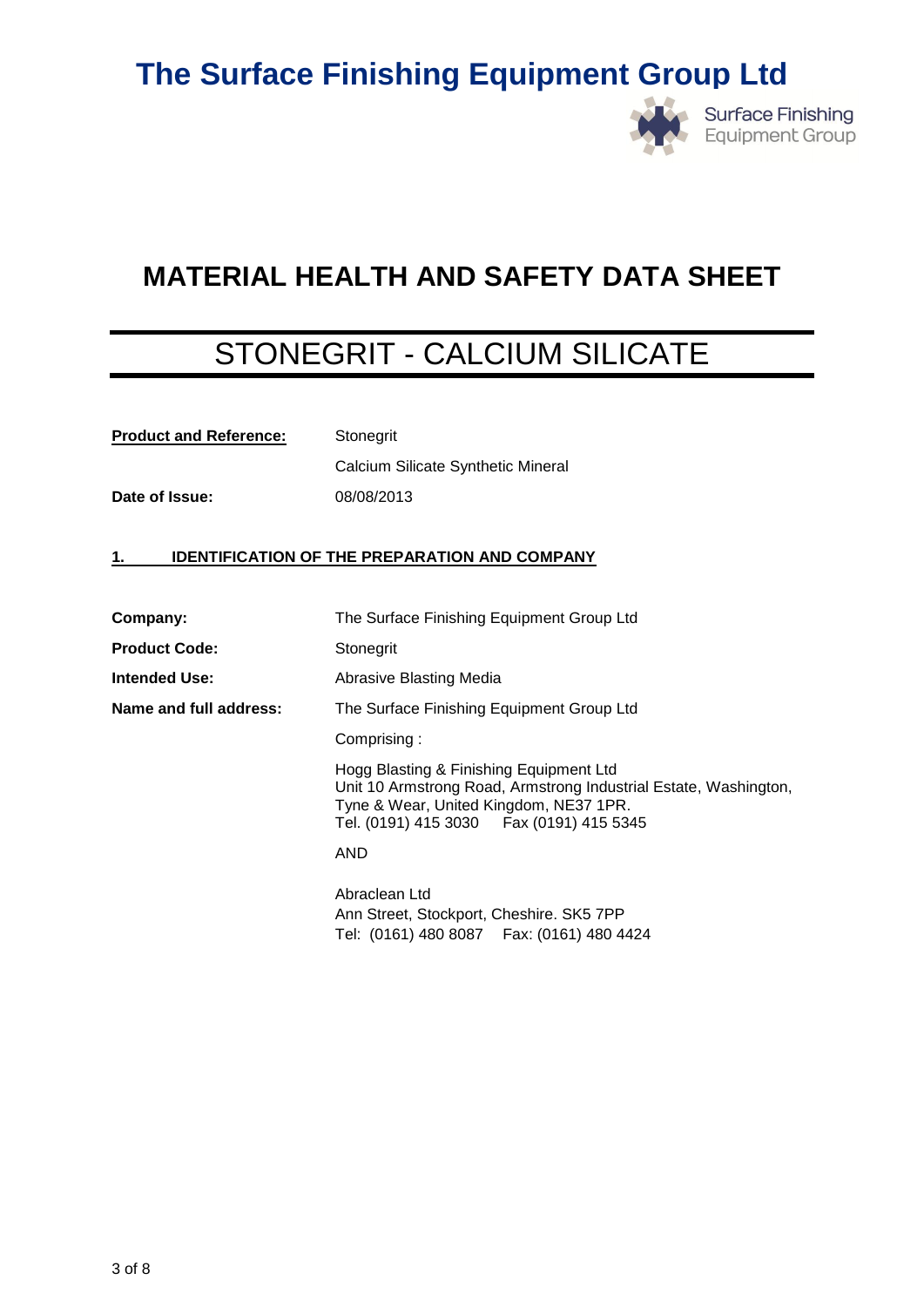

#### **2. COMPOSITION / INFORMATION ON COMPONENTS**

Hazardous Components in Product under EC – no hazardous components. The material is a synthetic mineral with a strongly bonded matrix structure of different elements produced by quenching molten slag into cold water.

| <b>Chemical Analysis</b>    | % Range          |
|-----------------------------|------------------|
| Iron Oxide (FeO)            | $1 - 5$          |
| Silica (SiO <sub>2</sub> )  | 45 - 55          |
| Aluminium Oxide $(Al_2O_3)$ | $10 - 20$        |
| Calcium Oxide (CaO)         | $25 - 40$        |
| Zinc Oxide (ZnO)            | 0 - 0.15         |
| Copper Oxide (CuO)          | <b>0</b> - 0.15  |
| Tin Oxide (SnO)             | <b>lo</b> - 0.15 |
| Nickel Oxide (NiO)          | 0 - 0.15         |
| Lead Oxide (PbO)            | <b>0</b> - 0.15  |
| Magnesium Oxide(MgO)        | 2 - 4            |
| Manganese Oxide (MnO)       | lo - 1           |
| Free Silica                 | < 1 %            |

All other elements are trace elements. There is analytically no free silica in this product.

# **3. HAZARD IDENTIFICATION**

| Main Hazards                      | Dust from handling operations                                                                          |
|-----------------------------------|--------------------------------------------------------------------------------------------------------|
| Health Effects - Eyes             | Dust may cause slight transient irritation.                                                            |
| Health Effects - Skin             | Repeated or prolonged contact may produce irritation.                                                  |
| <b>Health Effects - Ingestion</b> | None known                                                                                             |
| Health Effects - Inhalation       | Exposure to dust may have the following effects:-<br>irritation of nose, throat and respiratory tract, |

#### **4. FIRST AID MEASURES**

#### **General:**

In all cases of doubt, or when symptoms persist, seek medical attention. Never give anything by mouth to an unconscious person.

#### **Inhalation:**

Remove to fresh air, keep the patient warm and at rest. If breathing is irregular or stopped, administer artificial respiration. Give nothing my mouth. If unconscious, place in the recovery position and seek medical advice.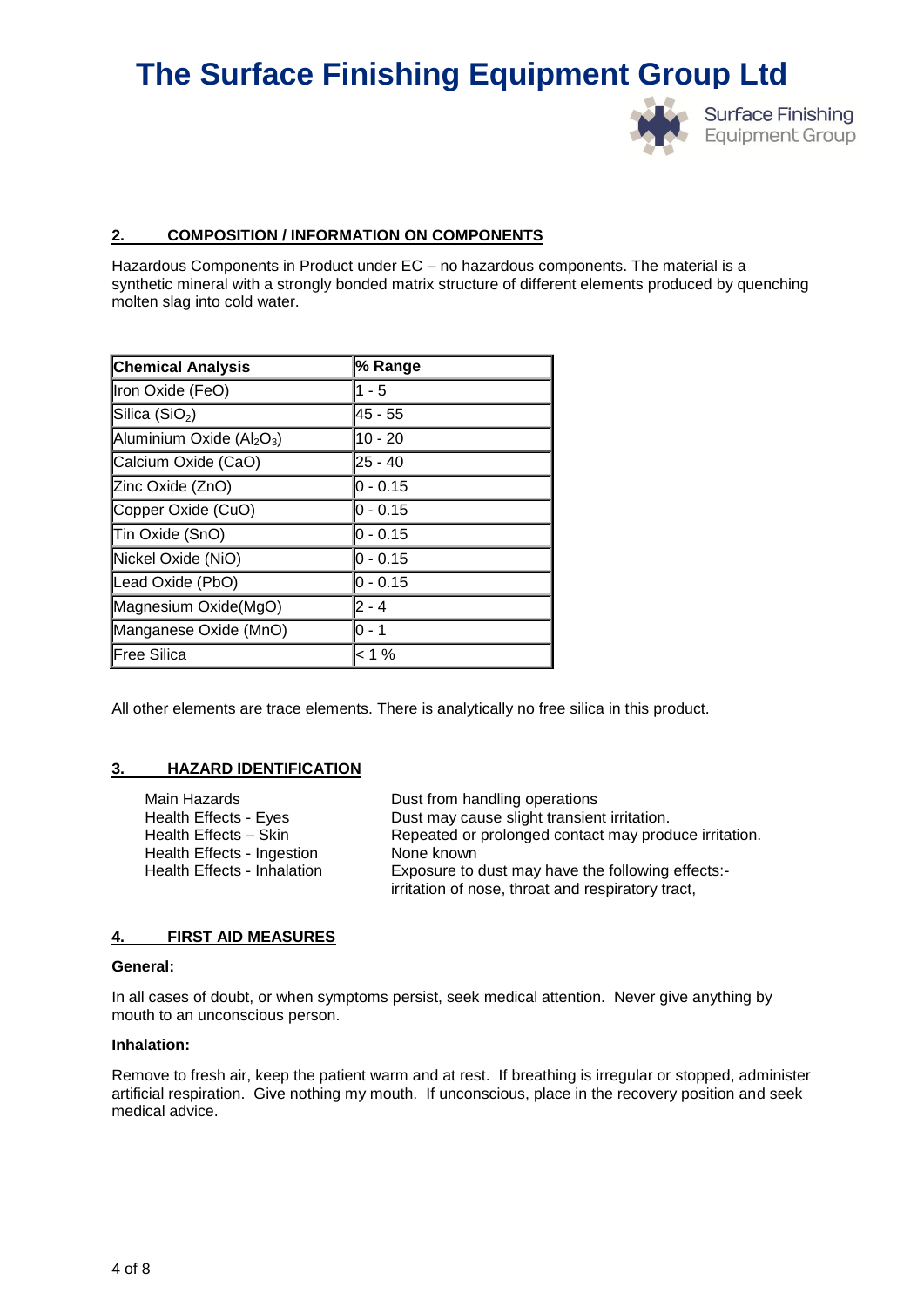

### **Skin Contact:**

Remove contaminated clothing. Wash skin thoroughly with soap and water or use a proprietary skin cleaner.

### **Ingestion**:

Mouth rinse and give water to drink.

# **Eye:**

Eye wash with plenty of water.

# **5. FIRE FIGHTING MEASURES**

**Extinguishing media:** Water

### **6. ACCIDENTAL RELEASE MEASURES**

### **Recovery measures:**

Product can be swept up dry or wet. Personnel should use appropriate personal protective equipment particularly if material is in powder form and dry.

### **7. HANDLING AND STORAGE**

**Handling:** Avoid breathing dust and spillage whilst handling.

The Manual Handling Operations Regulations may apply to the handling of bags when carrying out assessments.

### **Storage:**

The storage and use of this product is not subject to any requirements but it should be kept dry where this is important for further process use.

# **8. EXPOSURE CONTROLS /PERSONAL PROTECTION**

# **General:**

- Persons with a history of asthma, allergies or chronic or recurrent respiratory disease should only be employed in processes in which this product is used under supervision.
- Persons with a history of skin sensitisation problems should only be employed in processes in which this product is used under appropriate medical supervision.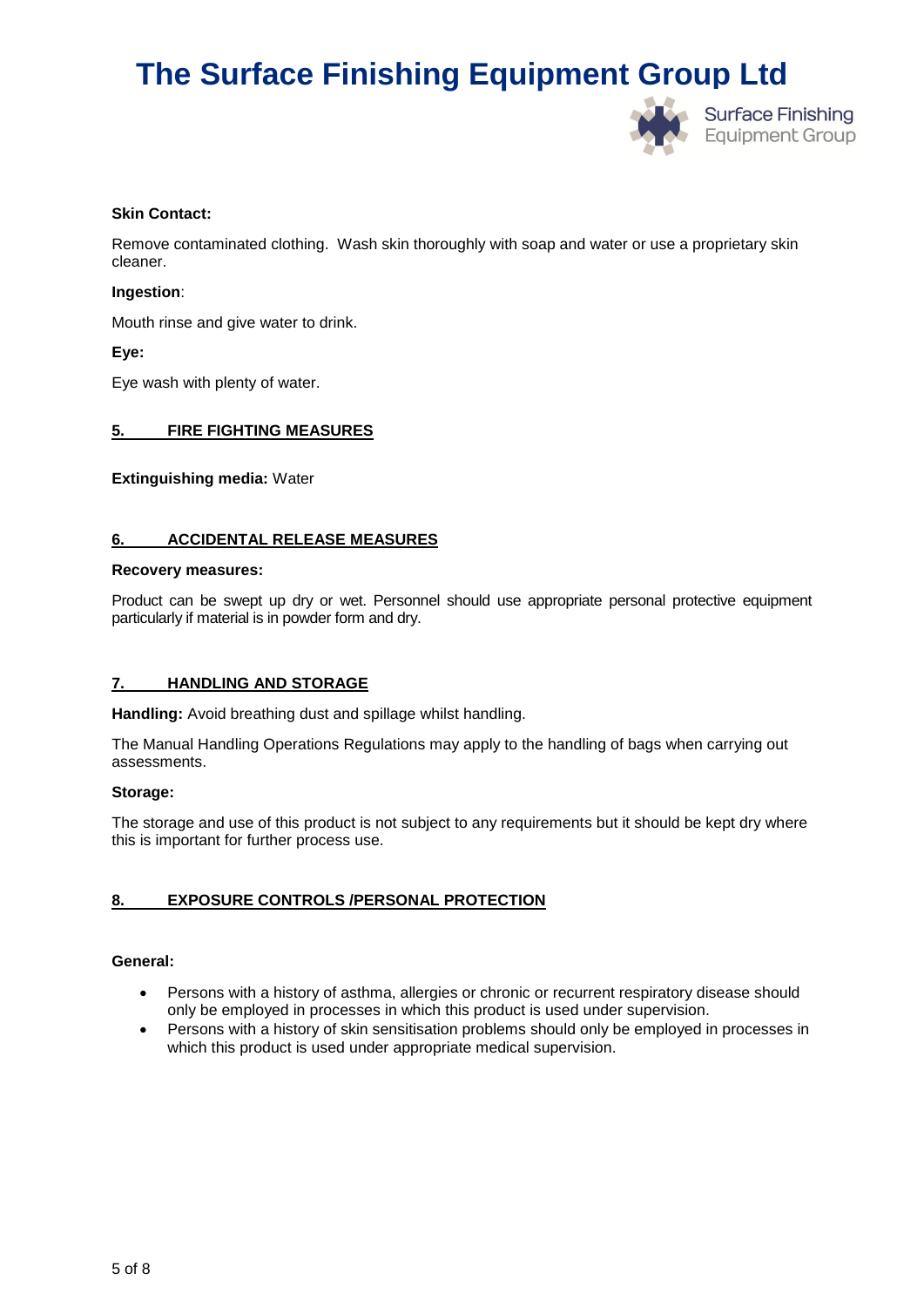

### **Engineering Measures:**

Provide adequate ventilation. Where reasonably practicable this should be achieved by the use of local exhaust ventilation and good general extraction during process use.

Occupational Exposure Standards:

- 1. Total dust Less than 10 mg per cubic metre 8h TWA
- 2. Respirable dust Less than 4 mg per cubic metre 8h TWA

### **Personal Protection:**

All Personal Protective Equipment, include Respiratory Protective Equipment, used to control exposure to hazardous substances must be selected to meet the requirements of the COSHH Regulations.

#### **Respiratory Protection:**

None except where used in applications that would cause dust, and then appropriate respiratory protection should be used depending on the application.

#### **Hand Protection:**

When skin exposure may occur, advice should be sought from glove suppliers on appropriate types. Barrier creams may help to protect exposed areas of the skin but are not substitutes for full physical protection.

### **Eye Protection:**

Eye protection designed to protect against exposure which should be an EC approved helmet in blasting operations.

#### **Skin Protection:**

Cotton or cotton/synthetic overalls or coveralls are normally suitable. Grossly contaminated clothing should be removed and the skin washed with soap and water or a proprietary skin cleaner.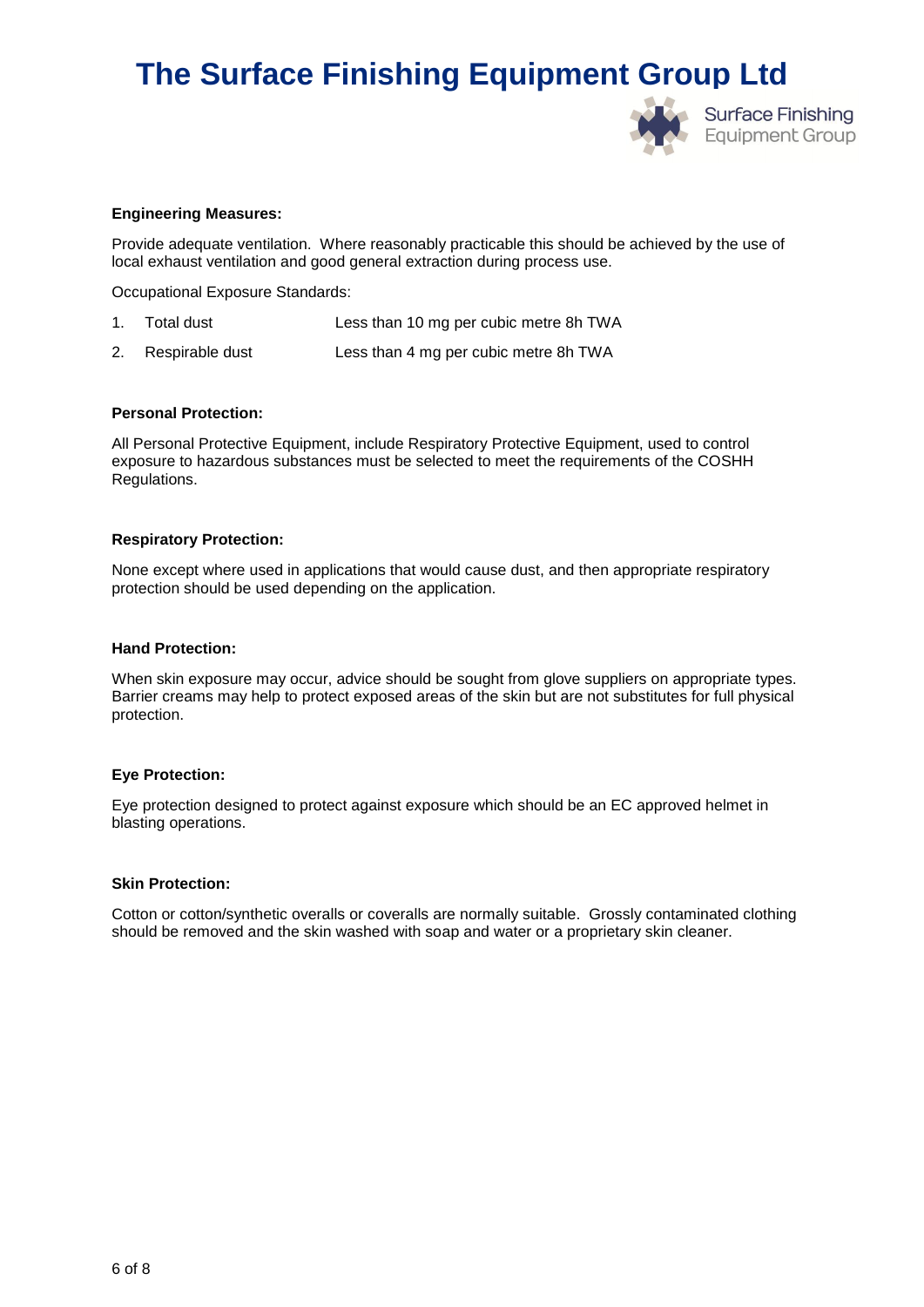

# 9. **PHYSICAL AND CHEMICAL PROPERTIES**

| Appearance:            |                         |
|------------------------|-------------------------|
| Physical state:        | Solid, angular granules |
| Colour:                | Grey/ light brown       |
| Odour:                 | None                    |
| Safety relevant data:  |                         |
| Melting point:         | 1200 degrees C          |
| Lower explosion limit: | Not applicable.         |
| Upper explosion limit: | Not applicable          |
| Specific gravity:      | $3.1$ kg/dm             |
| Bulk density:          | 1450 kg/dm              |
| Hardness:              | 6-7 Mohs                |
| Solubility in water:   | Insoluble.              |
|                        |                         |

# 10. **STABILITY AND REACTIVITY**

Stability Stable under normal conditions

# 11. **TOXICOLOGICAL INFORMATION**

| Acute Toxicity                   | No relevant studies identified                                                                                               |
|----------------------------------|------------------------------------------------------------------------------------------------------------------------------|
| Irritancy - Eyes                 | Splashes in the eye may cause irritation and                                                                                 |
|                                  | irreversible local damage                                                                                                    |
| Irritancy - Skin                 | Repeated or prolonged contact with the product may<br>lead to skin irritation                                                |
| Sub-acute/Subchronic Toxicity    | No relevant studies identified.                                                                                              |
| Chronic Toxicity/Carcinogenicity | Appropriate protective measures and good hygiene<br>practices should be followed in order to minimise<br>potential exposure. |
| Genotoxicity                     | No relevant studies identified.                                                                                              |
| Reproductive/Developmental       |                                                                                                                              |
| <b>Toxicity</b>                  | No relevant studies identified                                                                                               |
| Human Data                       | Inhalation over long periods of time may constitute a                                                                        |
|                                  | health hazard                                                                                                                |
| Additional Data                  | None                                                                                                                         |